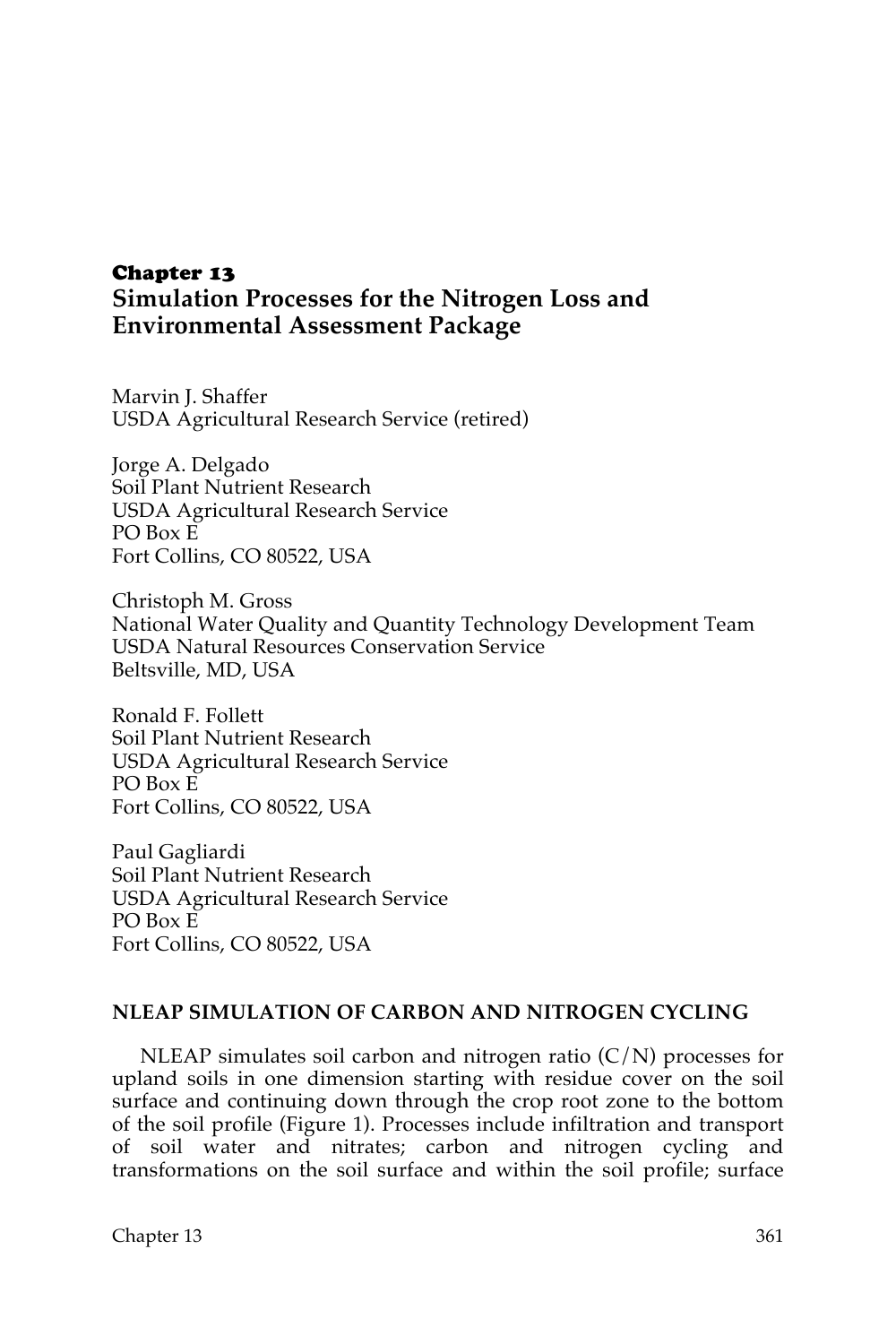runoff of water, nitrate, and ammonium; nitrate leaching from the root zone; crop uptake of nitrate and ammonium; denitrification losses (including  $N_2$  and  $N_2O$ ); and ammonia volatilization.

As with the previous version, NLEAP DOS the user supplies the expected crop yields, and the information is used to distribute crop uptake of water and nitrogen over the growing season. The current NLEAP can handle a wide range of agricultural crops (over 50), and additional crops can be easily configured for inclusion. The model allows for the flexibility to add crop varieties that are used at site-specific regions of the country.



# **Nitrogen Cycle (upland soils)**

**Figure 1. The NLEAP modeling approach provides a fast and efficient means of integrating management effects with soil and climate information to calculate nitrogen (N) losses from agricultural fields.**  These losses include NO<sub>3</sub>-N leaching from the crop root zone, gaseous emissions of  $N_2O$  and  $N_2$ , NH<sub>3</sub> volatilization, and surface wash-off of **N (Shaffer and Ma, 2001).**

## **SUBMODELS FOR C/N CYCLING PROCESSES ON THE SOIL SURFACE AND WITHIN THE SOIL PROFILE**

A submodel has been added for  $C/N$  cycling on the soil surface. This simulation accounts for decomposition of crop residues, manure, other organics, and inorganic nitrogen fertilizers that are applied to the soil surface. Decay of standing, dead crop residues is handled separately from flat-lying residue decay, and an algorithm is included to convert values of standing to flat-lying residues. The surface submodel also accounts for denitrification and gaseous losses of  $NH<sub>3</sub>$  plus surface runoff of  $NH_4$ -N and  $NO_3$ -N.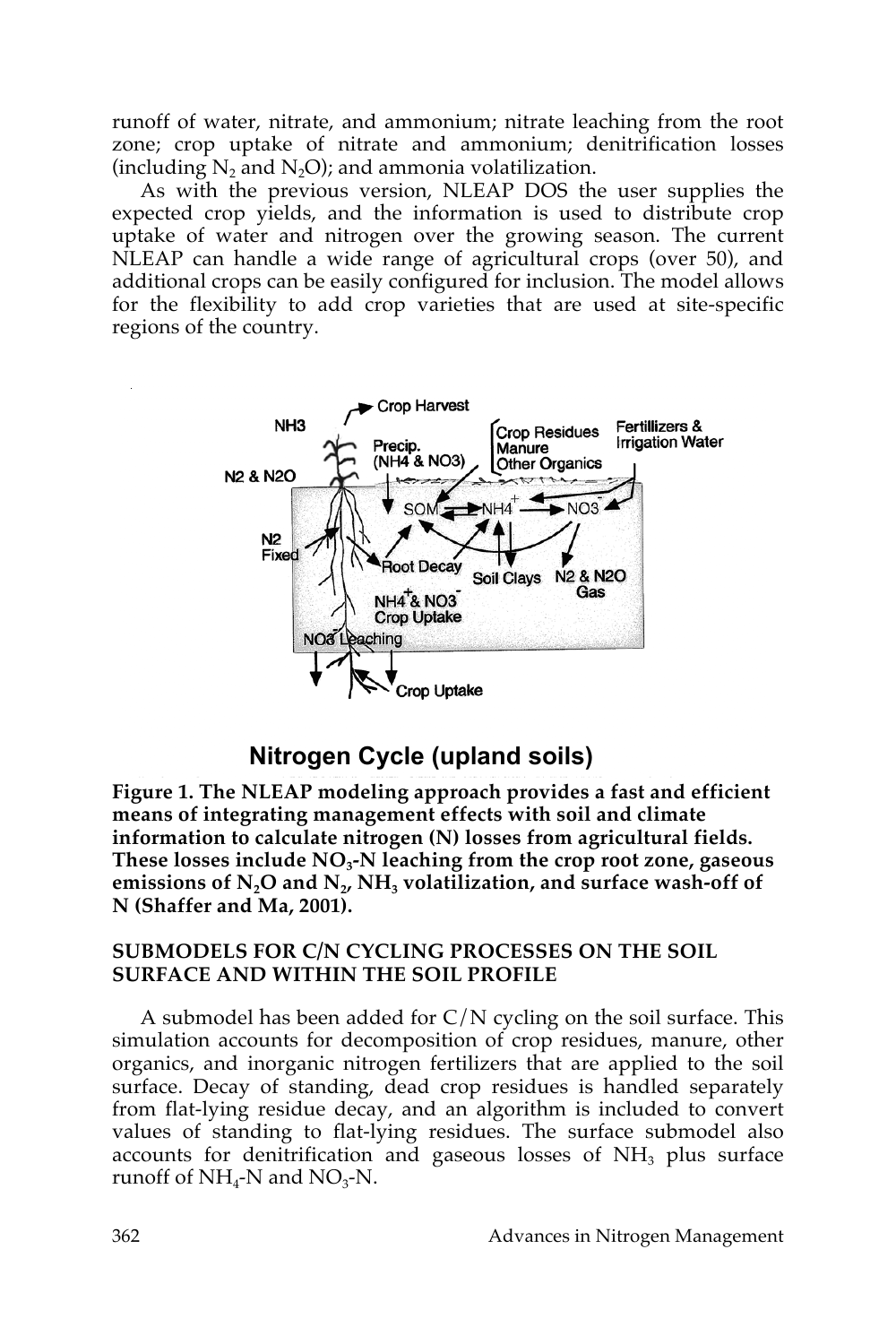A similar, related submodel for residue decomposition and cycling within the soil profile uses most of the base rate equations and computer code but includes different process rate coefficients and stress functions. With both submodels, individual applications of organic materials are tracked from the time they enter the soil surface or soil profile until they become soil organic matter (SOM). SOM formed on the soil surface is assumed to be part of the upper-most (Ap) soil horizon. Tillage incorporates surface materials into the soil and infiltration of water moves  $NO<sub>3</sub>$ -N into the soil.

## *Mineralization of Soil Organic Matter*

Mineralization of SOM is simulated using a two-pool model, containing a fast, readily decomposable pool and a slower humus pool (Figure 2). Decomposition within each pool is simulated using a first order rate equation of the form shown in the following equation:

$$
NOMR = k_{om\,r} * SOM * TFAC * WFAC * ITIME * 0.58/10 , \qquad (1)
$$

where NOMR = the ammonium-N mineralized (kg/ha/time step);  $k_{\text{omr}} =$ the first order rate coefficient (fast or slow pool); SOM = soil organic matter (kg/ha); and ITIME = the size of the time step (days).

The fraction of carbon in the SOM is 0.58 and the C/N ratio is 10. Factors for temperature stress (TFAC) and water stress (WFAC) are calculated using the relationships described below. Transfer from the fast to slow organic matter pools is accomplished using a transfer coefficient, which is controllable by the user.

## **NLEAP mineralization portion of C/N cycle**



**Figure 2. Mineralization of soil organic matter is simulated using a 2 pool model containing a fast, readily-decomposable pool and a slower humus pool.** 

Chapter 13 363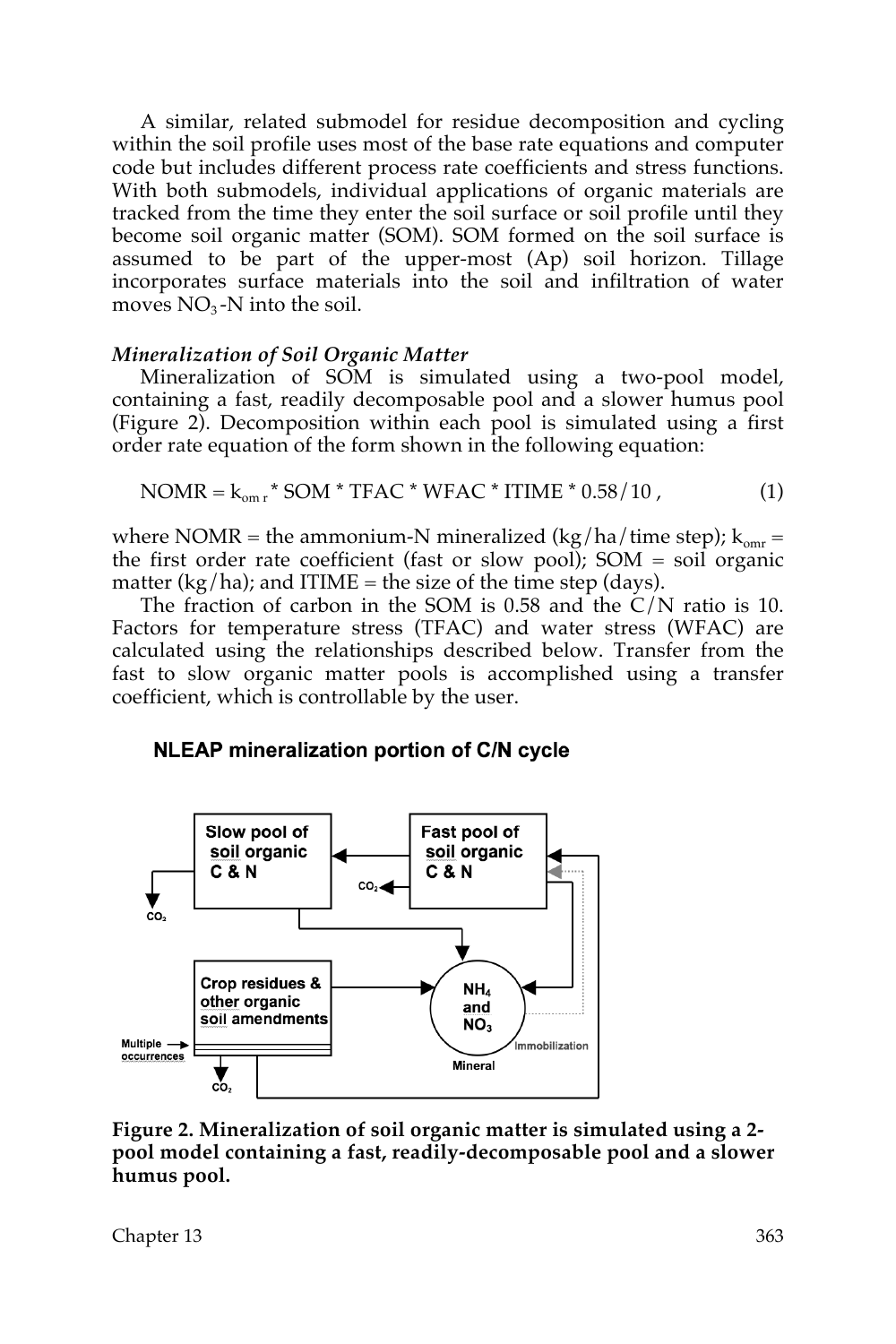## *Crop Residue and Other Organic Matter Mineralization*

Mineralization of crop residues and other organic materials, such as manure, are computed using the following equations:

 $CRES = fr * RES$ , (2)

where CRES = the carbon content of the residues  $(kg/ha)$ ; RES = the dry residues (kg/ha);  $fr =$  the carbon fraction of the residues;

constrained by

$$
CRESR = k_{res} * RADJST * CRES * TFAC * WFAC * ITIME ,
$$
 (3)

where CRESR = the residue carbon metabolized (kg/ha/time step);  $k_{resr}$  $=$  the first order rate coefficient (day<sup>-1</sup>); RADJST  $=$  the rate adjustment factor depending on the current  $C/N$  ratio.

RADJST is set to 0.29 at a C/N of 100; 0.57 at a C/N of 40;1.0 at a base  $C/N$  of 25; and 2.6 at a  $C/N$  of 9. Linear interpolation is used between these points. Transfer of decayed residue material to the fast  $N_0$  pool occurs at a  $C/N$  ratio of 6.5 for manure and other organics, at a  $\overline{C}/N$ ratio of 10 for crop residues starting at less than 25, and at a C:N ratio of 12 for crop residues starting at  $\geq$ 25.

The residue carbon is updated after each time step using the following equation:

 $CRES = CRES - CRES$ , (4)

constrained by CRESR  $\leq$  CRES.

Net mineralization-immobilization is determined using the following:

$$
NRESR = CRESR * (1/CN - 0.0333), \qquad (5)
$$

constrained by

- NRESR  $\leq$  NAF + NIT1, when NRESR  $<$  0.0,

where NRESR = the net residue-N mineralized  $\frac{kg}{ha}$  time step); CN = the current carbon to nitrogen ratio of the residues used in equation 5;  $NAF$  = the ammonium-N content; NIT1 = the nitrate-N content of the top 30 cm (kg/ha).

The N content of the decaying residues is updated after each time step using the following:

 $NRES = NRES - NRES$ , (6)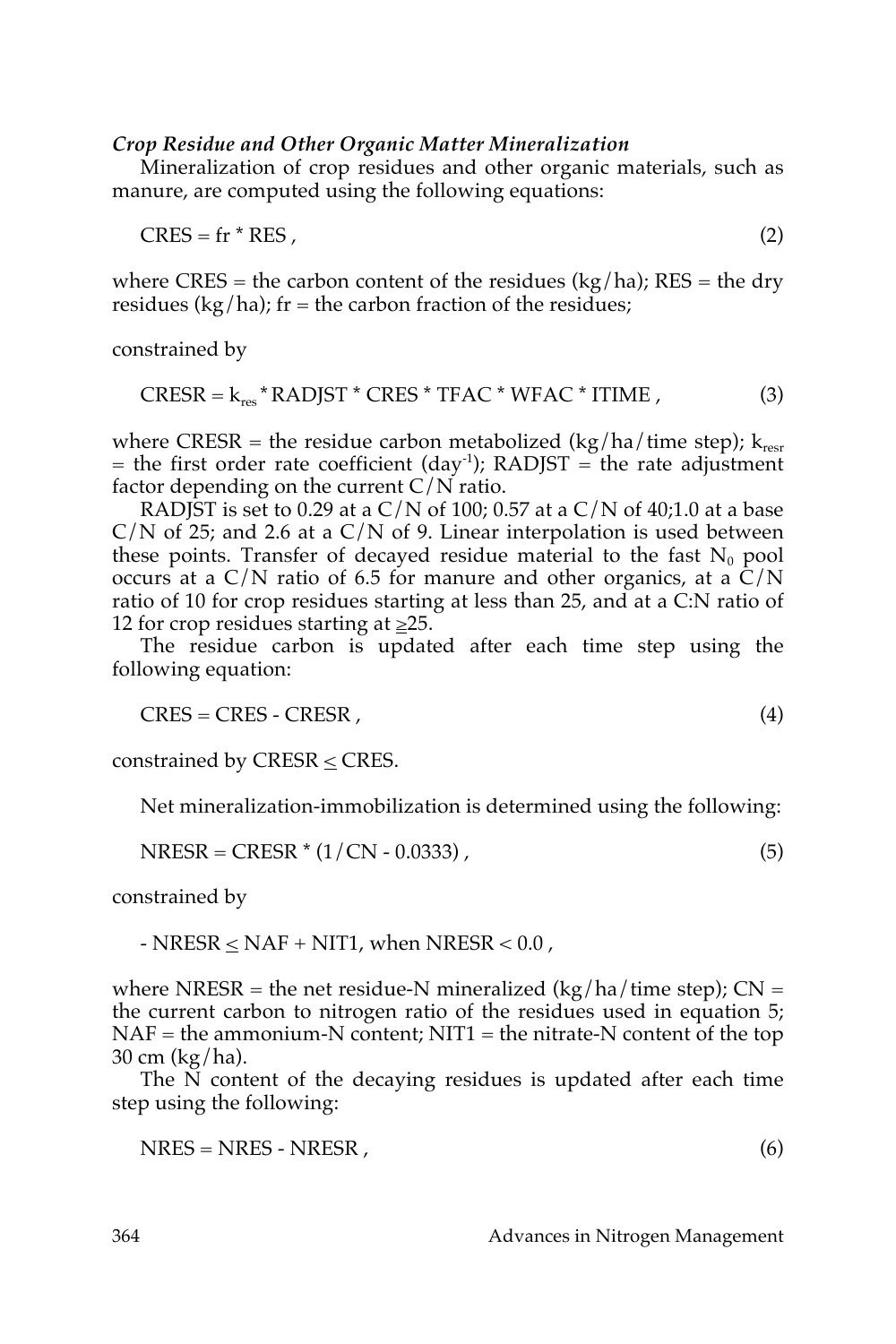constrained by

NRESR < NRES .

A new value for CN is computed for the next time step using equation 7:

 $CN = CRES/NRES$ , (7)

where  $NRES = N$  content of the crop residues, manure, or other organic wastes (kg/ha).

The mineralization of manure and other organic wastes is calculated using the same basic equation set for crop residues given above, with manure or organic wastes substituted for crop residues.

Equations 2 through 7 assume (1) that crop residues contain a usersupplied percent carbon (manure and other organic wastes are assigned percentages based on separate user-supplied analysis), (2) that net mineralization/immobilization equals zero at a  $C/N$  value of 30, and (3) that the  $C/N$  value for soil microbes is 6.0. The values of corresponding first order rate coefficients ( $k_{resr}$ ,  $k_{manr}$ , and  $k_{other}$ ) depend on the material being decomposed and the current  $C/N$  values. In general, fresh materials are assigned a higher rate coefficient until a  $C/N$  value is reached, where most of the faster pool has been decomposed and a lower rate coefficient is required.

In the case of surface standing dead crop residues, a conversion function is used to estimate when standing residues break off and become flat-lying on the ground. This function is driven by decay of the residue base, wind run, and tillage and can be expressed as follows:

$$
RESMOV = k_{\text{fill}} * (1 - RES/SSORIG) * WINDRUN/250000 ,
$$
 (8)

where  $RESMOV =$  the daily fraction of the standing residue converted to flatlying;  $k_{\text{til}} = a$  tillage coefficient (0.045 with tillage, 0.035 without tillage); RES  $(kg/ha)$  = the mass of residue contacting the soil; SSORIG  $(kg/ha)$  = the mass of original fresh residue contacting the soil; WINDRUN  $(km)$  = total wind since the residue was fresh.

#### *Nitrification and N2O Emissions*

The nitrification of ammonium-N is calculated using the following equation:

$$
N_n = k_n * TFAC * WFAC * ITIME ,
$$
\n(9)

constrained by

 $N_n < NAF$ ,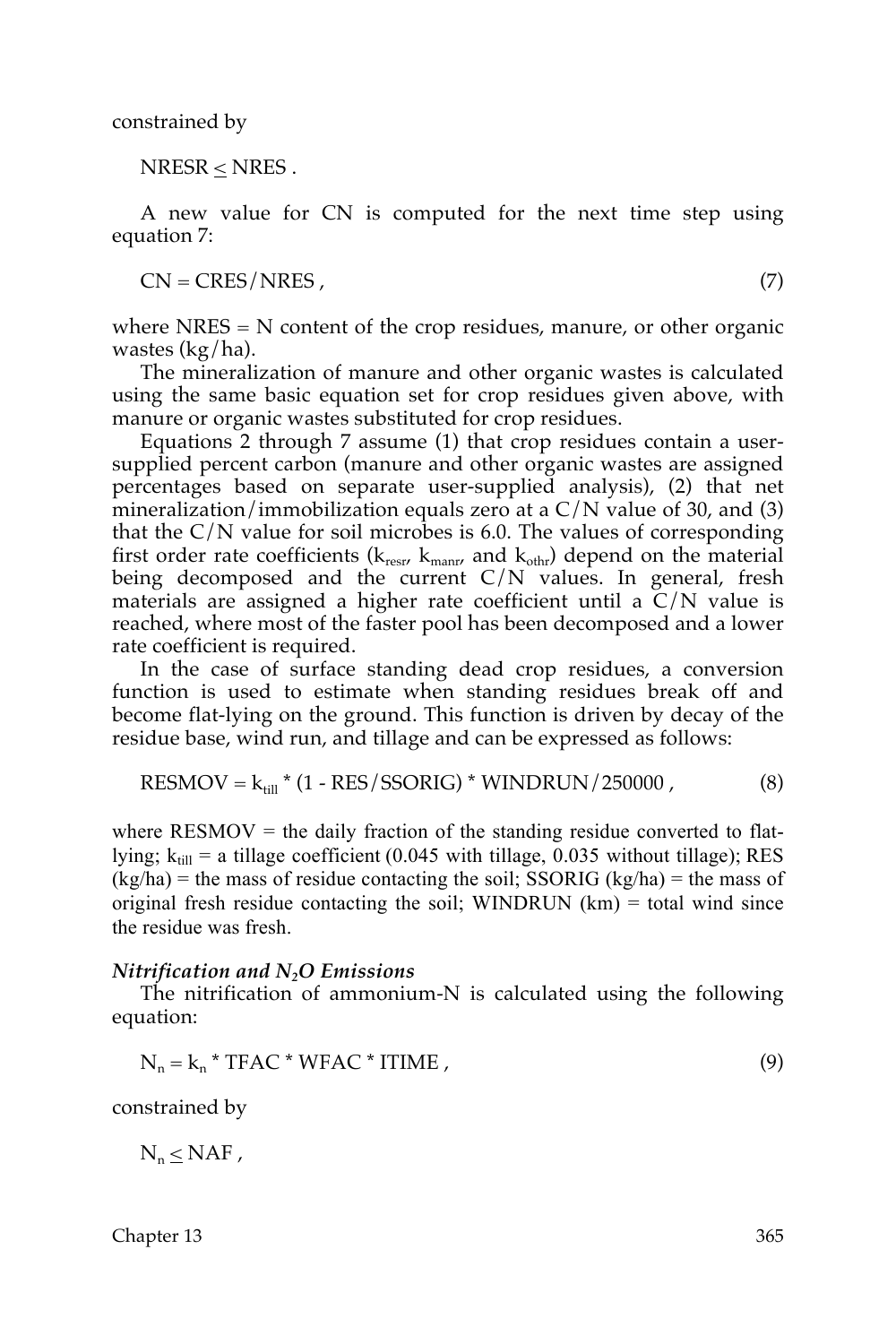where  $k_n$  = the zero order rate coefficient for nitrification (kg/ha/time step);  $TFAC =$  the temperature stress factor  $(0-1)$ ;  $WFAC =$  the soil water stress factor (0-1); ITIME = the length of the time step (days);  $NAF =$  the ammonium-N content of the top 30 cm  $\frac{\log h}{h}$ .

The use of nitrification inhibitors is simulated by reducing the magnitude of the rate coefficient,  $k_n$ . N<sub>2</sub>O emissions (NN<sub>N2O</sub>) from the nitrification process are computed using the equation:

$$
NN_{N2O} = N_n * alpha * TFAC * WFAC ,
$$
\n(10)

where alpha = the maximum fraction of  $N_2O$  leakage from the nitrification process when temperature and water content are not constraining factors.

#### *Losses to Denitrification*  $(N_2$  *plus*  $N_2O$ *)*

Nitrogen lost to denitrification  $(N_{\text{det}})$  during the time spans ending with precipitation and irrigation events is computed using the equation:

$$
N_{\text{det}} = k_{\text{det}} * NIT1 * TFAC * [NWET + WFAC * (ITIME - NWET)], (11)
$$

constrained by

$$
N_{\text{det}} \leq NIT1,
$$

where  $N_{\text{det}}$  = nitrate-N denitrified (kg/ha/time step);  $k_{\text{det}}$  = the rate constant for denitrification;  $NIT1 =$  the nitrate-N content of the top 30 cm  $(kg/ha)$ ; NWET = the number of days with precipitation or irrigation during the time step (for daily time steps NWET is either 1 or 0).

The value assigned to  $k_{\text{det}}$  is a function of percent SOM, soil drainage class, type of tillage, presence of manure, tile drainage, type of climate, and occurrence of pans (Meisinger and Randall, 1991). Equation 11 offers the ability to calculate maximal denitrification occurring on the wet days, while calculating a separate estimate of denitrification under dryer soil water conditions for other days.

 $N<sub>2</sub>O$  emissions from denitrification are calculated based on extensions to equation 11 (Xu et al., 1998). Emissions for wet conditions are calculated using the following equation:

$$
NWN2O = Nw * alphaw, \t(12)
$$

where  $N_w$  = total nitrogen denitrified under wet conditions; alpha<sub>w</sub> = the fraction of total N denitrified as  $N_2O$  under wet conditions.

For dry soil conditions,  $N_2O$  emissions are estimated using the following equation:

$$
NDN2O = Nd* alphad* (1 - WFAC),
$$
\n(13)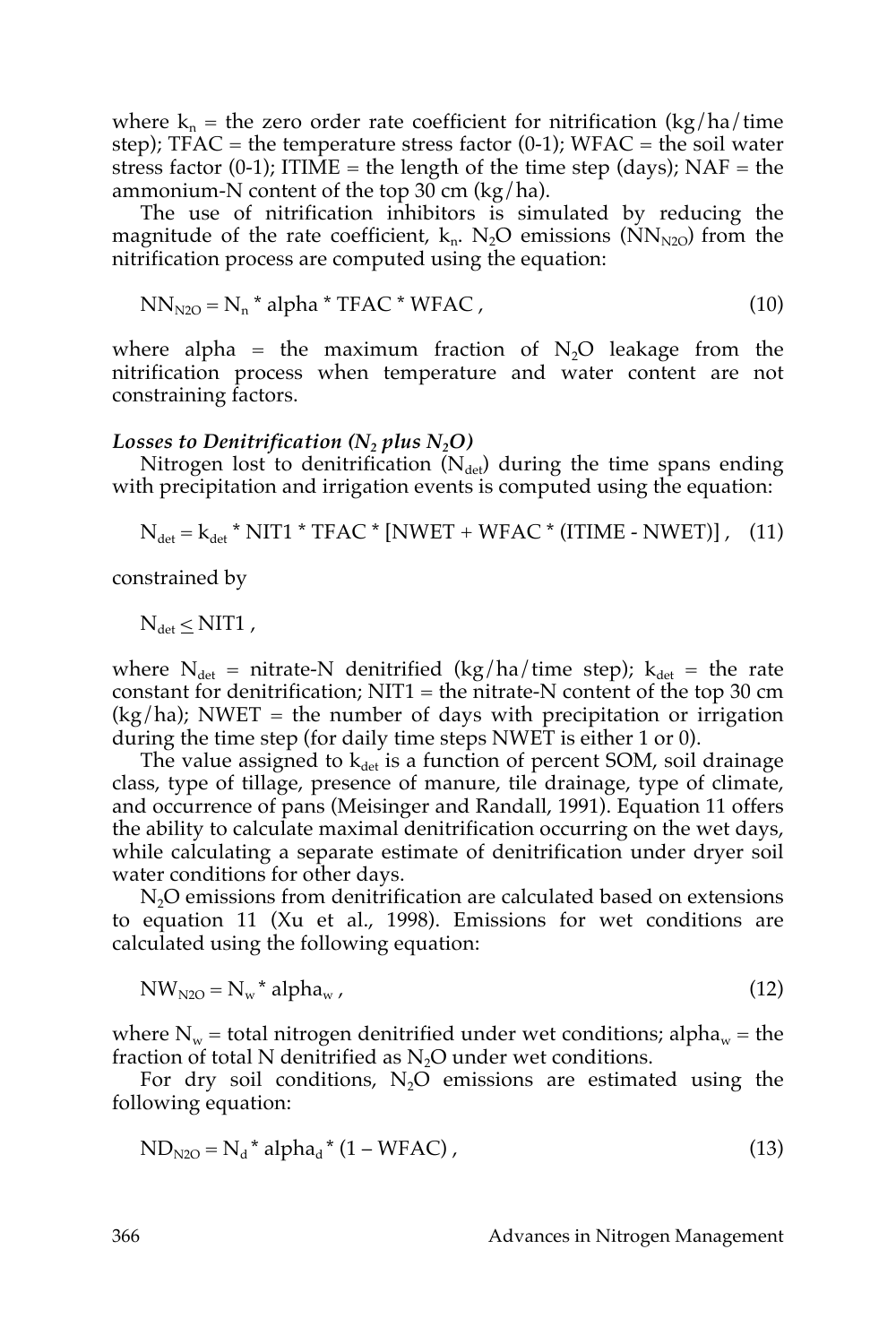where  $N_d$  = total nitrogen denitrified under dry conditions; alpha<sub>d</sub> = the maximum fraction of total N denitrified as  $N<sub>2</sub>O$  at 50 percent water-filled pore space.

Total N<sub>2</sub>O emissions (N<sub>N2O</sub>) are then calculated as a sum of the components:

$$
N_{N2O} = NN_{N2O} + NW_{N2O} + ND_{N2O} \,. \tag{14}
$$

 $N_2$  gas emissions are calculated by subtracting  $N_{N2O}$  from  $N_d$ .

#### *Temperature Stress Factor*

The soil temperature stress factor, TFAC, is computed using an Arrhenius equation of the form:

$$
TFAC = 1.68E9 * EXP (-13.0/(1.99E-3*(TMOD+273))) , \qquad (15)
$$

where TMOD =  $(T - 32)/1.8$  when  $T \le 86^\circ$ F; TMOD = 60 -  $(T - 32)/1.8$ when  $T > 86^{\circ}F$  (T is soil temperature in  ${}^{\circ}F$ ).

TFAC has a range of  $0.\overline{0}$  to 1.0. This equation was developed using data reported by Gilmour (1984) and Marion and Black (1987). Equation 15 approximately doubles the rate for each 18°F increase in soil temperature below a maximum of 86°F and halves the rate for equivalent increases above 86°F.

The above equations for TFAC apply to the soil simulation model only. TFAC for use on the soil surface is calculated using a modified version of the soil equations.

#### *Soil Water Stress Factor*

The soil water factor, WFAC (also range 0.0 to 1.0), is computed as a function of percent water-filled pore space (WFP) by using curves fitted to data developed by Linn and Doran (1984) and Nommik (1956) for aerobic and anaerobic processes. For aerobic processes such as mineralization and nitrification, the following equations are used:

 $WFAC = 0.0075 * WFP$ , (16)

where WFP  $\leq 20$  ;

$$
WFAC = -0.253 + 0.0203 * WFP, \qquad (17)
$$

where  $20 \leq WFP < 59$ ;

$$
WFAC = 41.1 * EXP(-0.0625 * WFP), \qquad (18)
$$

where  $WFP \geq 59$ ; and

$$
WFAC = 0.000304 * EXP(0.0815 * WFP), \qquad (19)
$$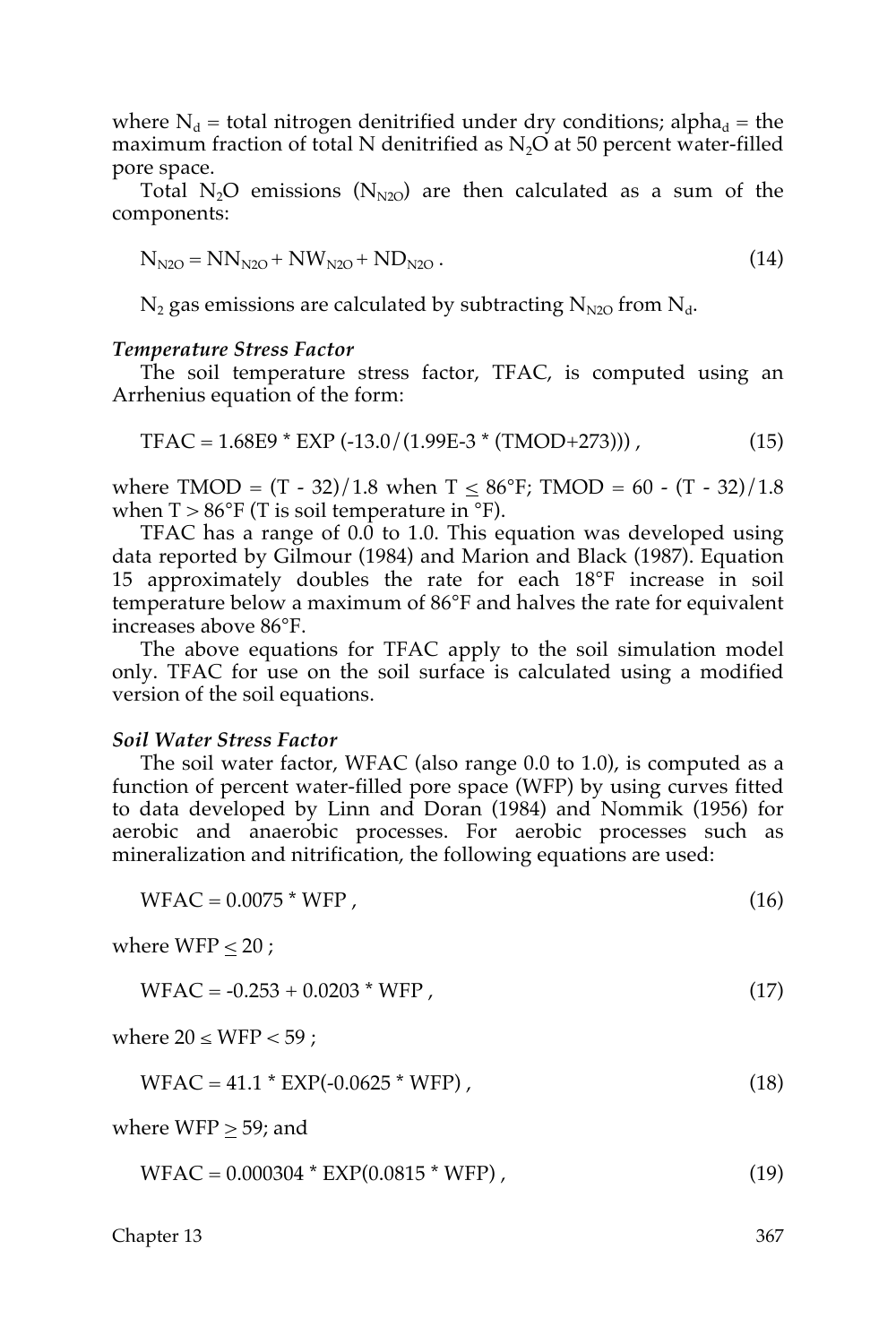for anaerobic processes such as denitrification.

The above equations for WFAC apply to the soil simulation model only. WFAC for use on the soil surface is calculated using a modified version of the soil equations.

#### *Crop N Uptake*

Nitrogen taken up by the crop  $(N_{\text{plt}})$  is calculated using the following equations:

$$
N_{\text{dmd}} = YG * TNU * fNU * ITIME , \qquad (20)
$$

where  $N_{dmd}$  = N uptake demand (kg/ha/time step); YG = yield goal or maximum yield in appropriate units;  $TNU = total\ N$  uptake (kg/harvest unit); fNU = fractional  $\overline{N}$  uptake demand at the midpoint of the time step.

A normalized curve relating fNU to relative crop growth stage is used to proportion N uptake demand (Shaffer et al., 1991). The N uptake demand is proportioned between the upper and lower soil horizons according to the relative water uptake. N available for uptake in each horizon is computed as follows for the upper horizons:

$$
Navail1 = NAF + NIT1 , \t\t(21)
$$

and as follows for the second and third horizons:

$$
Naval20r3 = NIT2 or NIT3 , \t(22)
$$

where NIT2 or NIT3  $=$  the nitrate-N contents in the lower horizons (kg/ha). Note that a third horizon has been added as follows:

$$
Navail3 = NIT3
$$
 (23)

This three-horizon configuration provides the same capability as that provided by NLEAP version 1.2, reported by Delgado et al. (1998).

In each case, the uptake demand for each layer is constrained by the nitrogen availability. Therefore,  $N_{\text{plt}}$  is set equal to the smaller of  $N_{\text{dmd}}$  or (Navail<sub>1</sub> + Navail<sub>2</sub> + Navail<sub>3</sub>). Plant uptake of ammonium-N (NPLTA) is calculated from total N uptake in the upper 30 cm according to the fraction of nitrate-N plus ammonium-N that is ammonium-N.

#### *Soil N Uptake by Legumes*

Soil nitrogen uptake by legumes is considered to be the lesser of either the nitrogen demand by the crop or the sum of  $Navail_1 + Navail_2 +$ Navail<sub>3</sub>. If the nitrogen demand is greater than the nitrogen available in the soil, it is assumed that the plant obtains the difference from nitrogen fixation.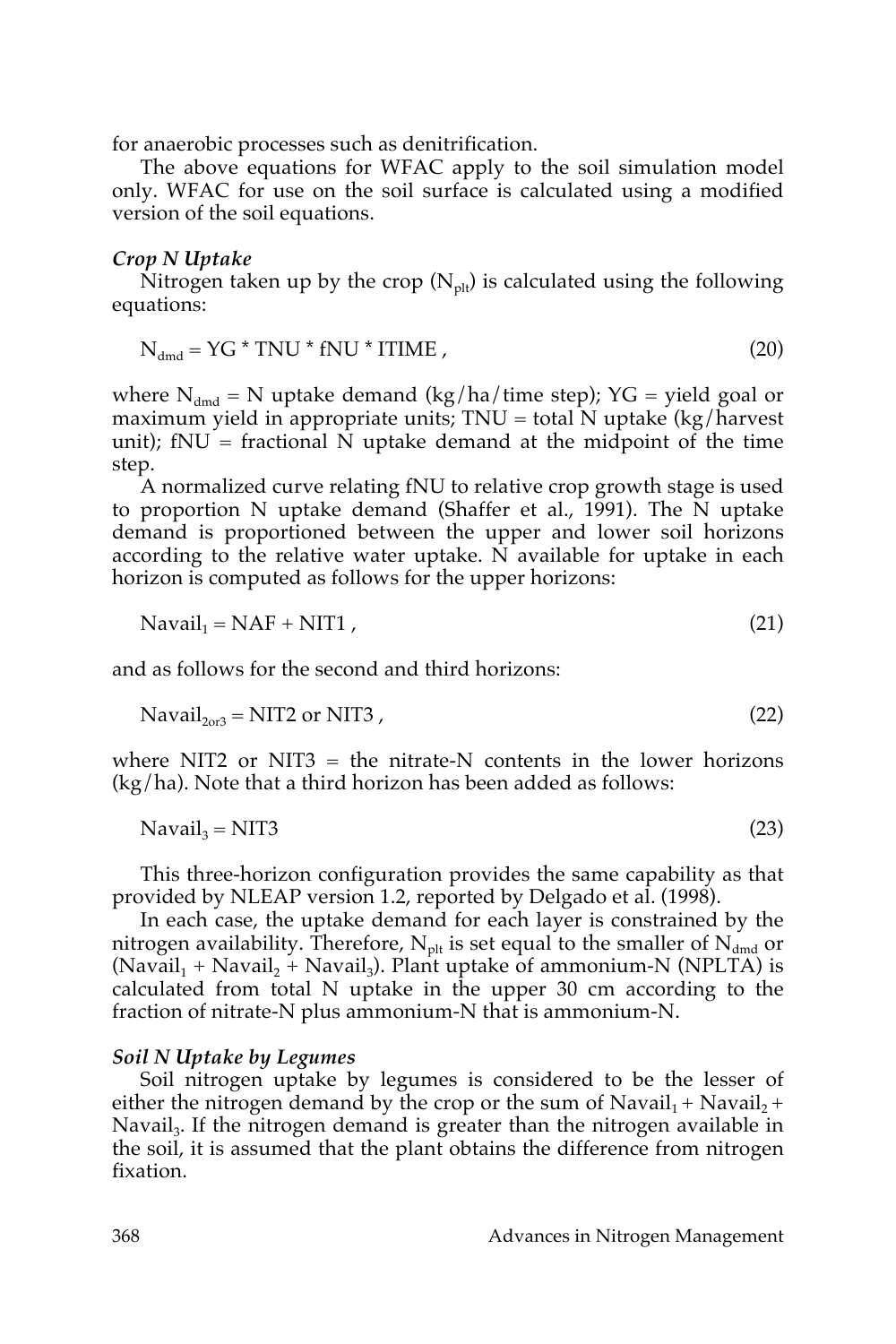#### *N Loss to Ammonia Volatilization*

Nitrogen lost to ammonia volatilization  $(N<sub>NH3</sub>)$  during the same time steps discussed above is calculated using the following equation:

$$
N_{NH3} = k_{af} * NAF * TFAC * ITIME ,
$$
\n(24)

constrained by

 $N<sub>NH3</sub> \leq NAF$ ,

where  $N_{NH3}$  = ammonia-N volatilized (kg/ha/time step);  $k_{af}$  = the rate constant for ammonia volatilization;  $NAF =$  the ammonium-N content of the top 30 cm  $(kg/ha)$ .

The particular value used for  $k_{af}$  is a function of fertilizer application method, occurrence of precipitation, cation exchange capacity of surface soil, and percent residue cover (Meisinger and Randall, 1991). In the case of manure,  $k_{af}$  is a function of the type of manure and application method (Meisinger and Randall, 1991).

#### *Water Available for Leaching*

Water available for leaching (WAL) is calculated after each precipitation and irrigation event using the three-horizon soil model and the following equations:

$$
WAL1 = P_e - ET1 - (AWHC1 - S_{t1}),
$$
\n(25)

constrained by

 $WAL1 > 0.0$ , and

$$
WAL2 = WAL1 - ET2 - (AWHC2 - S12) , \t(26)
$$

$$
WAL3 = WAL2 - ET3 - (AWHC3 - Sts),
$$
\n(27)

constrained by

 $WAL > 0.0$ ,

where  $WAL1$  = water available for leaching from the top 30 cm;  $WAL2$ and WAL3 = water available for leaching from the second and third horizons (cm); ET1 and ET2 = potential evapotranspiration associated with the top two horizons (cm/time step); AWHC1 and AWHC2 = the available water holding capacities of the upper two horizons (cm); WAL = water available for leaching from the bottom of the soil profile (cm);  $P_e$ = effective precipitation (inches); ET2 and ET3 = potential evapotranspiration from the lower two horizons (cm);  $S_{t1}$  = available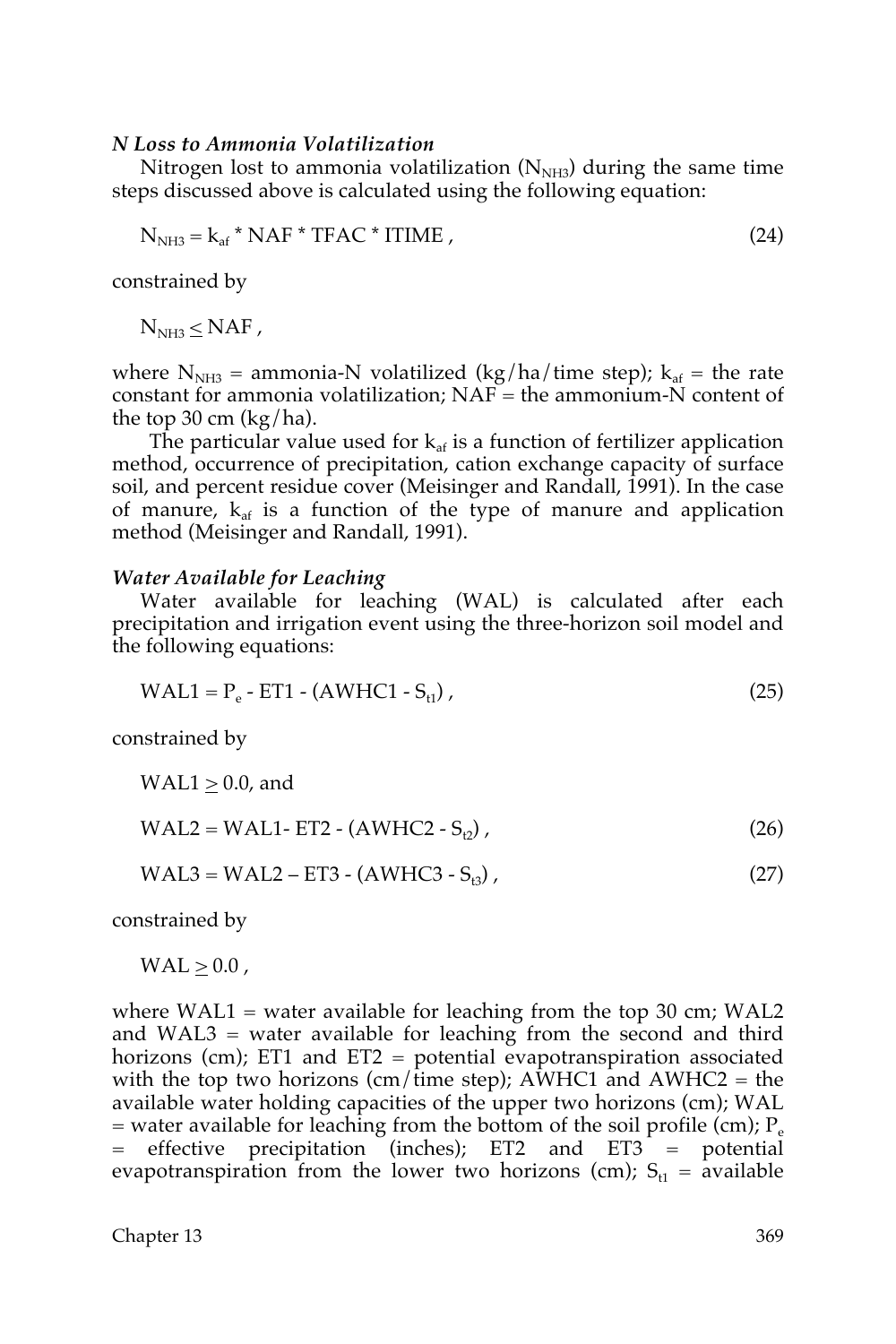water in the top 30 cm at the end of the previous time step (cm); AWHC2 and AWHC3 = available water holding capacities of the second and third horizons (cm);  $S_{12}$  and  $S_{13}$  = available water in the lower two horizons at the end of the previous time step.

#### *Potential Evapotranspiration*

Potential evapotranspiration is computed using pan evaporation data and appropriate coefficients as follows:

$$
ET_p = EV_p * k_{pan} * k_{crop} * ITIME ,
$$
\n(28)

where  $ET_p$  = potential evapotranspiration (cm/time step);  $EV_p$  = average daily pan evaporation during the time step (cm/day);  $k_{\text{pan}} =$  pan coefficient;  $k_{\text{crop}}$  = crop coefficient.

 $ET_p$  is proportioned between potential evaporation at the soil surface  $(ET_{ps})$  and potential transpiration  $(ET_{pt})$ , using normalized curves for each crop.  $ET_{pt}$  is then proportioned between the upper and lower soil horizons according to the relative root distributions. Actual surface evaporation for any time step is considered to be the lesser of either  $ET_{ps}$ or the soil water available for evaporation. Actual transpiration for each time step and soil horizon is considered to be the lesser of either the potential transpiration for that layer or the remaining soil water above the permanent wilting point. If one horizon is depleted of water, an attempt is made to extract the water from the next horizon.

#### *Nitrate-N Leached*

Nitrate-N leached (NL (kg/ha)), during a time step is computed using an exponential relationship (Shaffer et al., 1991), expressed as follows:

| $NL1 = NAL1*(1 - exp(-1.2*WAL1/PCR))$ , |  | (29) |
|-----------------------------------------|--|------|
|-----------------------------------------|--|------|

 $NAL2 = NAL2 + NLI$ , (30)

 $NL2 = NAL2*(1 - exp(-1.2*WAL2/POR2))$ , (31)

 $NAL = NAL3 + NL2$ , (32)

$$
NL = NAL^*(1 - exp(-1.2^*WAL/POR3)), \qquad (33)
$$

where NL1 and NL2  $=$  nitrate-N leached from the top two horizons  $(kg/ha)$ ; POR1 = the porosity of the top 30 cm (cm); POR2 = the porosity of the second horizon (cm); NAL1, NAL2, and NAL3 = the nitrate-N available for leaching at the start of the time step for each horizon  $(kg/ha)$ ; NAL = nitrate-N available for leaching from the root zone  $(kg/ha)$ ; NL = nitrate-N leached from the bottom of the root zone  $(kg/ha)$ ; POR3 = the porosity of the lower horizon (cm).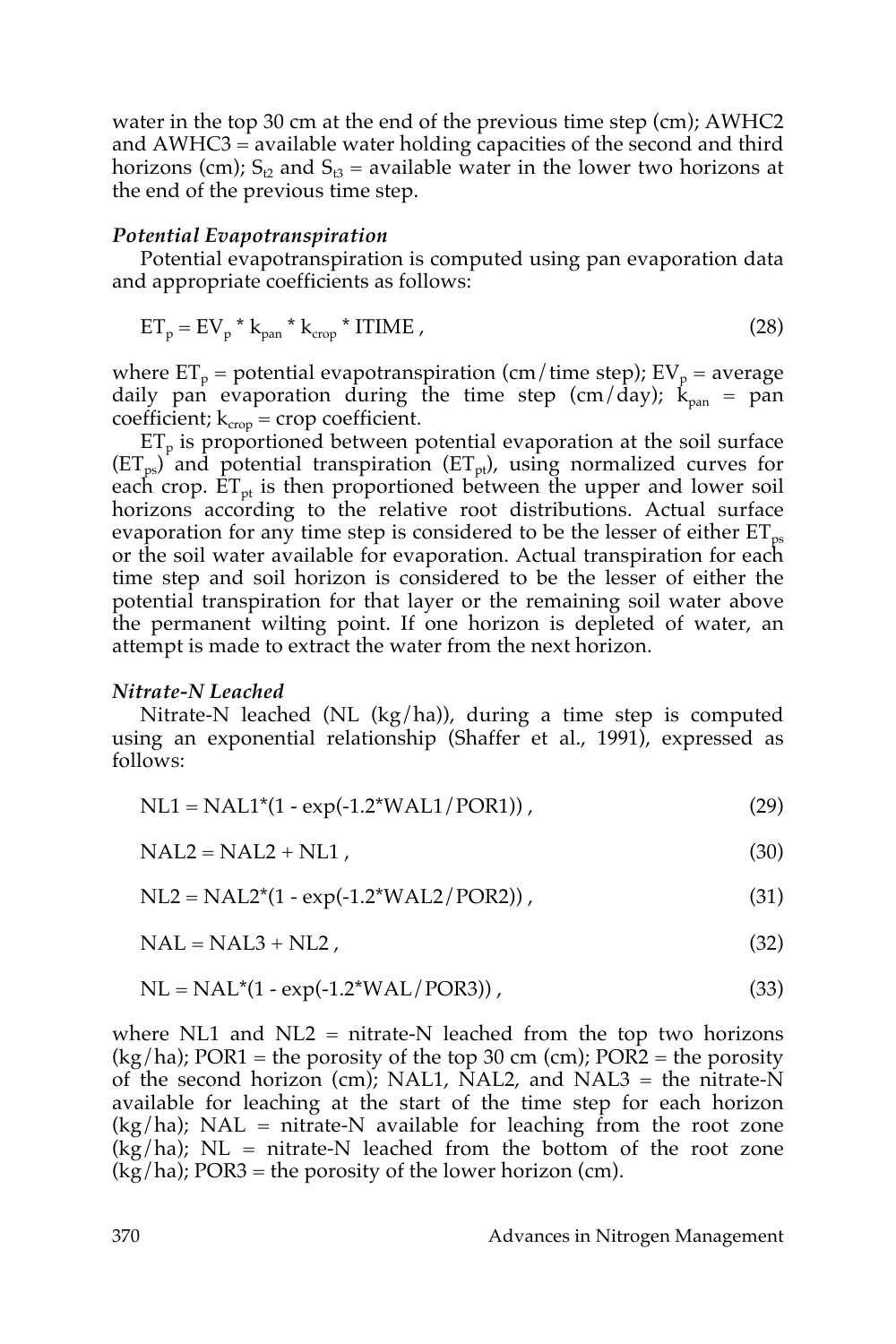Total nitrate-N leached for any month or year is computed by summing the leaching values obtained from each time step during the period of interest.

### **SUMMARY**

The identification of potential problems with N losses quickly leads to a list of potential solutions in terms of BMPs. Local Extension and USDA Natural Resources Conservation Service have identified practices shown to be of value in each local region. This list should be used as a starting place and potential BMPs evaluated for the site-specific conditions. Some common practices for control of  $NO<sub>3</sub>-N$  leaching include multiple fertilizer applications, the use of fall cover crops to recover residual soil  $NO<sub>3</sub>-N$ , adjustment of fertilizer and manure rates to account for other sources of N, precision application of fertilizers across a field, use of management zones, crop rotations with deeper rooted crops and legumes, and avoidance of off-season fertilizer applications. The relative effectiveness of each method will depend on site-specific conditions and can be evaluated by comparing simulated  $\overline{N}$  loss results with corresponding results using the historical data. NLEAP has been used to evaluate BMPs across several different regions, agroecosystems, and climates.

There is potential to use NLEAP as a management tool to assess the effect of BMPs. The NLEAP model uses national database resources from soils, climate, and management, which allows for the potential application of the model without any ground-truthing. We caution the users to be aware that application of the model without a previous evaluation of local conditions and management are often wrong, leading to a poor application of the model and questionable results.

We emphasize that the users and staff should visit the site; talk to local producers, USDA Natural Resources Conservation Service, and Extension; and take some samples if possible. Users need to remember that N losses (especially their magnitudes) are often determined by local effects, as opposed to regional or national generalizations. Users need to review Shaffer and Delgado (2001) and Delgado and Shaffer (2008) and their recommendation for a Tier approach to management. If more detailed and accurate results are needed, users should move to a tier 3 approach, supported by research at the local site. The model will use adequate databases, accurate information, and realistic management scenarios that have been calibrated and evaluated only when examples can be reported by multiple national and international users across hundreds of simulations.